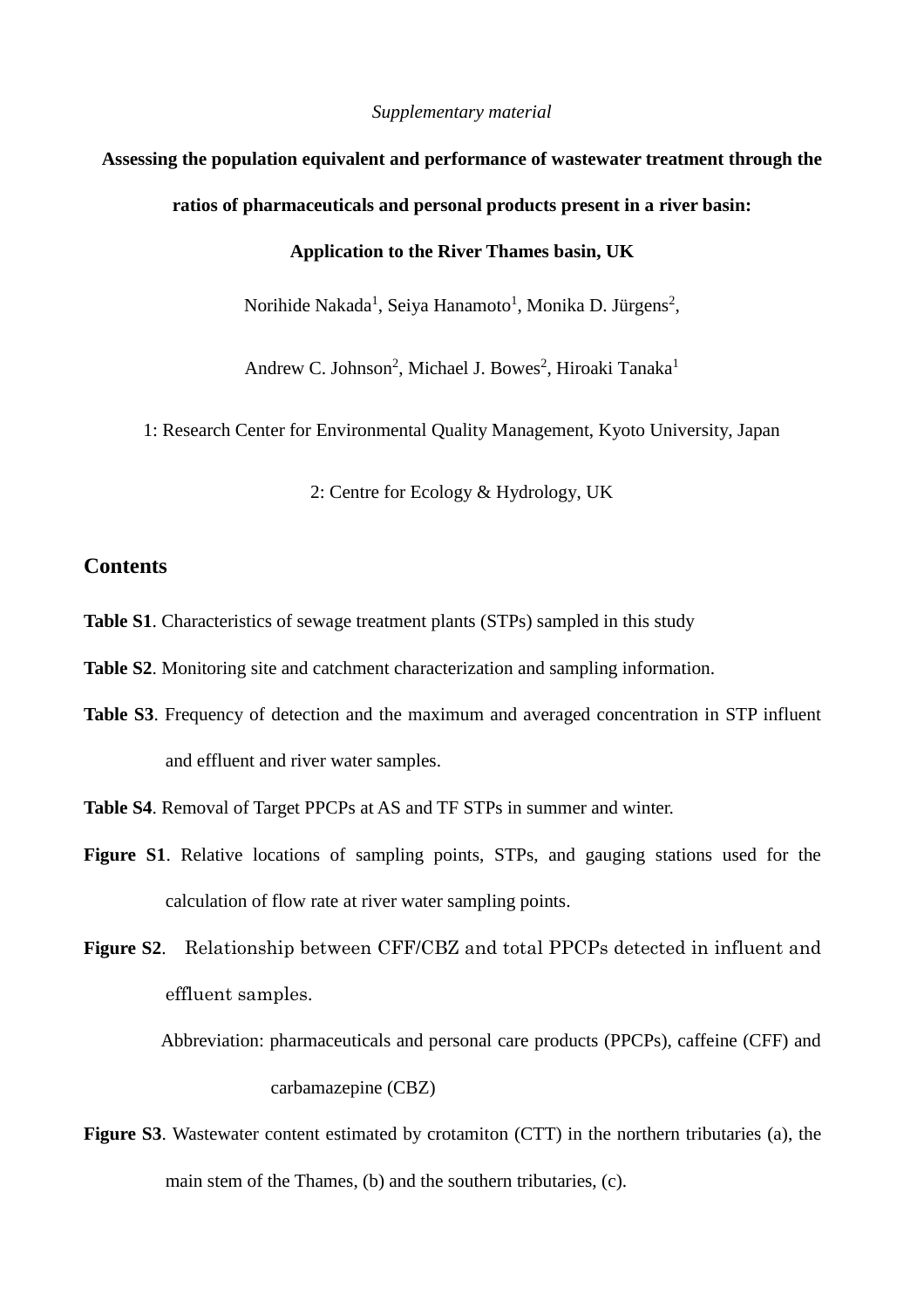| <b>STP</b>    | <b>Biological</b>      | Human       | Ave. dry      | Water Usage  | 24-h composite sampling    |                       |  |  |  |  |
|---------------|------------------------|-------------|---------------|--------------|----------------------------|-----------------------|--|--|--|--|
| ID            | treatment <sup>#</sup> | $PE(1000)*$ | weather flow* |              |                            |                       |  |  |  |  |
|               |                        |             | $(m^3/d)$     | (L/capita/d) | Summer                     | Winter                |  |  |  |  |
| $\mathsf{A}$  | AS                     | 92          | 23,000        | 250          | 22/23 & 27/28 Aug. 2013    |                       |  |  |  |  |
| B             | TF                     | 5.9         | 1,368         | 232          | 26/27 & 27/28 Jun. 2012    | $21/22 \& 22/23$ Jan. |  |  |  |  |
|               |                        |             |               |              | 23/24 & 27/28 Aug. 2013    | 2015                  |  |  |  |  |
|               |                        |             |               |              | 28/29 Aug. & 2/3 Sep. 2014 |                       |  |  |  |  |
|               |                        |             |               |              | 18/19 & 21/22 Aug. 2015    |                       |  |  |  |  |
| $\mathcal{C}$ | TF                     | 11.3        | 2.406         | 213          | 26/27 & 27/28 Jun. 2012    | 21/22 & 22/23 Jan.    |  |  |  |  |
|               |                        |             |               |              | 26/27 & 27/28 Aug. 2013    | 2015                  |  |  |  |  |
|               |                        |             |               |              | 28/29 Aug. & 1/2 Sep. 2014 |                       |  |  |  |  |
|               |                        |             |               |              | 18/19 & 21/22 Aug. 2015    |                       |  |  |  |  |
| D             | AS                     | 31.7        | 8,000         | 252          | 21/22 & 27/28 Aug. 2013    | 20/21 Jan. 2015       |  |  |  |  |
|               |                        |             |               |              | $1/2$ & $2/3$ Sep. 2014    |                       |  |  |  |  |
|               |                        |             |               |              | 18/19 & 24/25 Aug. 2015    |                       |  |  |  |  |
| $\Omega$      | AS                     | 162.8       | 38,000        | 233          | 25/26 & 27/28 Jun. 2012    | 20/21 & 22/23 Jan.    |  |  |  |  |
|               |                        |             |               |              | 21/22 & 26/27 Aug. 2013    | 2015                  |  |  |  |  |
|               |                        |             |               |              | 27/28 Aug. & 2/3 Sep. 2014 |                       |  |  |  |  |
|               |                        |             |               |              | 18/19 & 20/21 Aug. 2015    |                       |  |  |  |  |

Table S 1. Characteristics of sewage treatment plants (STPs) sampled in this study

# AS: activated sludge treatment, TF: trickling filter treatment

\* Database for the LF2000WQX model (Williams, Keller et al. 2009)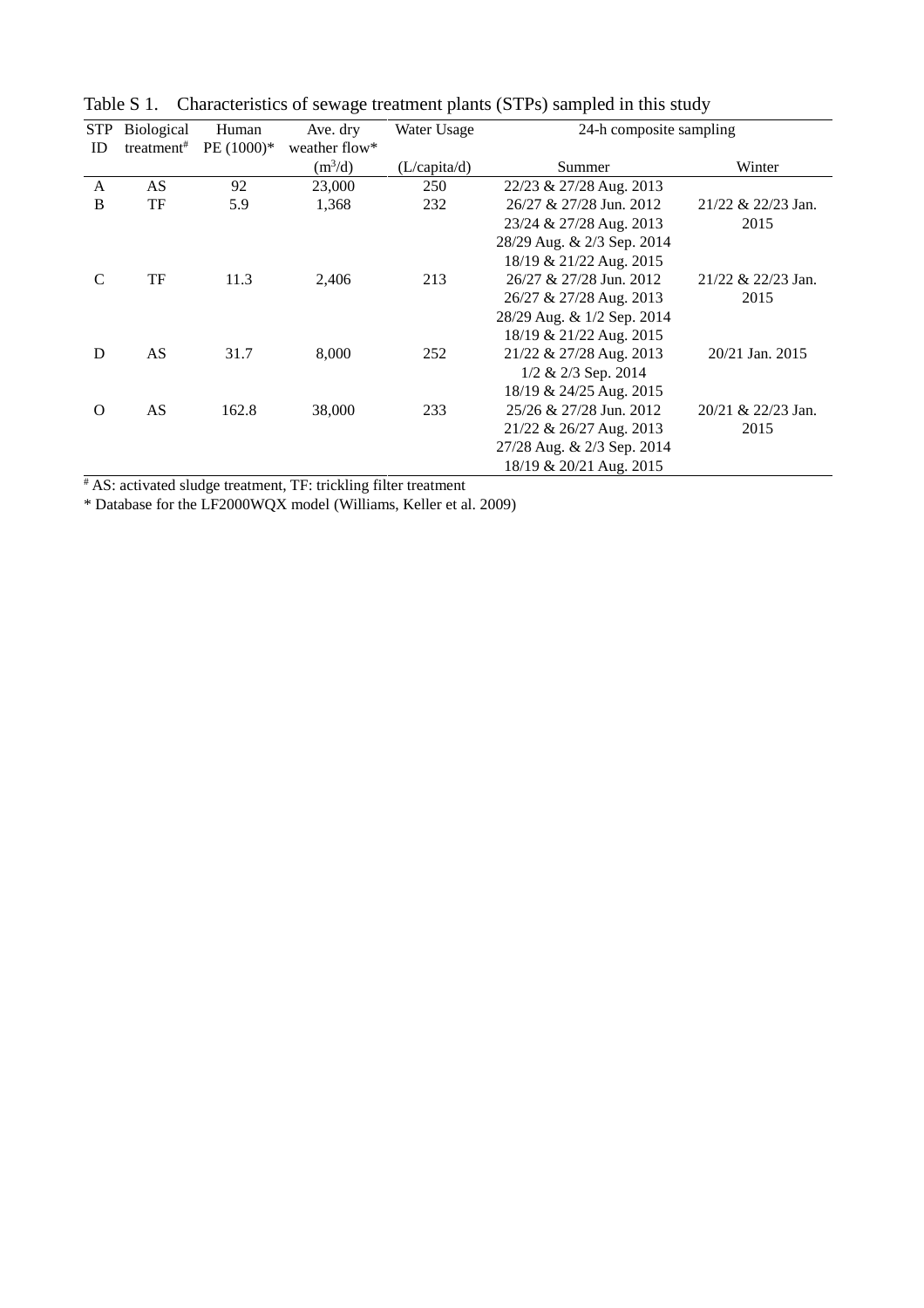|              |                  |                               |                                                       |                                                                  |              | Sampling period [sampling method: G: grab, 24C: 24-h composite] |            |           |            |            |        |            |            |            |            | Flow rate $(m^3/s)\#$ |            |            |            |            |            |            |            |            |            |                      |
|--------------|------------------|-------------------------------|-------------------------------------------------------|------------------------------------------------------------------|--------------|-----------------------------------------------------------------|------------|-----------|------------|------------|--------|------------|------------|------------|------------|-----------------------|------------|------------|------------|------------|------------|------------|------------|------------|------------|----------------------|
|              |                  | Site information <sup>§</sup> |                                                       |                                                                  | 2012<br>2013 |                                                                 |            |           | 2014       |            | 2015   |            |            |            |            |                       | 2012       |            | 2013       |            |            | 2014       |            |            |            |                      |
| Site<br>no.* | River            | Catchment<br>area<br>(km2)    | Sewage<br>treatment works<br>population<br>equivalent | STP population<br>equivalent<br>density<br>(PE/km <sup>2</sup> ) | 25<br>Jun.   | 27<br>Jun.                                                      | 21<br>Aug. | 26<br>Aug | 26<br>Aug. | 27<br>Aug. | 2 Sep. | 19<br>Jan. | 22<br>Jan. | 26<br>Jan. | 17<br>Aug. | 23<br>Aug.            | 24<br>Aug. | 25<br>Aug. | 26<br>Aug. | 25<br>Jun. | 27<br>Jun. | 21<br>Aug. | 26<br>Aug. | 26<br>Aug. | 27<br>Aug. | $\mathbf{2}$<br>Sep. |
| $1*$         | Thames           | 567                           | 237,810                                               | 419                                                              |              |                                                                 |            |           | G          |            | G      | G          |            | G          | G          |                       |            |            | G          | 19.2       | 12.9       | n.a.       | 0.6        | 3.4        | 44         | 0.8                  |
| 2            | Cole             | 141                           | 6620                                                  | 47                                                               |              |                                                                 |            |           | G          |            | G      | G          |            | G          | G          |                       |            |            | G          | 3.0        | 1.2        | 0.2        | 0.2        | 1.1        | 0.5        | 0.4                  |
| 3            | Coln             | 136                           | 5440                                                  | 40                                                               |              |                                                                 |            |           | G          |            | G      | G          |            | G          | G          |                       |            |            | G          | 2.6        | 2.6        | 0.9        | 0.9        | 1.1        | 1.1        | 1.0                  |
| 4            | Leach            | 77                            | 1540                                                  | 20                                                               |              |                                                                 |            |           | G          |            | G      | G          |            | G          | G          |                       |            |            | G          | 0.7        | 0.7        | 0.1        | 0.1        | 0.2        | 0.2        | 0.1                  |
| $5*$         | Thames           | 1229                          | 290,870                                               | 237                                                              |              |                                                                 |            |           | G          |            | G      | G          |            | G          | G          |                       |            |            | G          | 25.5       | 17.3       | 0.0        | 1.8        | 5.8        | 6.2        | 2.3                  |
| 6            | Windrush         | 362                           | 46,300                                                | 128                                                              |              |                                                                 |            |           | G          |            | G      | G          |            | G          | G          |                       |            |            | G          | 4.8        | 4.2        | 1.2        | 1.1        | 2.0        | 1.8        | 1.4                  |
| 7            | Thames           | 1623                          | 338,300                                               | 209                                                              |              |                                                                 |            |           | G          |            | G      | G          |            | G          | G          |                       |            |            | G          | 30.3       | 21.5       | 1.2        | 2.9        | 7.8        | 8.0        | 3.7                  |
| 8            | Evenlode         | 427                           | 40,100                                                | 94                                                               |              |                                                                 |            |           | G          |            | G      | G          |            | G          | G          |                       |            |            | G          | 54         | 4.1        | 0.9        | 0.9        | 1.7        | 1.8        | 1.0                  |
| 9            | Cherwell         | 566                           | 112,270                                               | 198                                                              |              |                                                                 |            |           | G          |            | G      | G          |            | G          | G          |                       |            |            | G          | 6.1        | 4.7        | 0.8        | 0.9        | 1.9        | 2.7        | 1.2                  |
| 10           | Ray              | 290                           | 46,020                                                | 159                                                              |              |                                                                 |            |           | G          |            | G      | G          |            | G          | G          |                       |            |            | G          | 5.1        | 3.6        | 0.2        | 0.1        | 0.8        | 0.8        | 0.4                  |
| $11*$        | Thames           | n a                           | n a                                                   | n a                                                              | 24C          | 24C                                                             | 24C        | 24C       |            | 24C        |        |            | G          |            |            |                       | G          |            |            | 48         | 34         | 3.0        | 4.8        | 12         | 14         | 6.5                  |
| 12           | Littlemore Brook | n a                           | n a                                                   | n a                                                              | 24C          | 24C                                                             | 24C        | 24C       |            | 24C        |        |            | G          |            |            | 24C                   |            | 24C        |            |            |            |            |            |            |            |                      |
| $13*$        | Thames           | n.a.                          | n a                                                   | n a                                                              | 24C          | 24C                                                             | 24C        | 24C       |            | 24C        |        |            | G          |            |            |                       | G          | 24C        |            | 51         | 36         | 3.4        | 4.9        | 14         | 13         | 7.5                  |
| 14           | Ock              | 255                           | 36,780                                                | 144                                                              |              |                                                                 |            |           | G          |            |        |            | G          |            | G          |                       | G          |            | G          | 3.0        | 1.6        | 0.5        | 0.5        | 0.8        | 0.7        | 0.6                  |
| 15           | Thame            | 532                           | 153,710                                               | 289                                                              |              |                                                                 |            |           | G          |            |        |            | G          |            | G          |                       | G          |            | G          | 7.9        | 7.1        | 0.6        | 0.7        | 1.0        | 1.4        | 1.0                  |
| $16*$        | Thames           | 4213                          | 1,027,910                                             | 244                                                              |              |                                                                 |            |           |            |            |        |            | G          |            | G          |                       | G          |            | G          | 62         | 44         | 4.5        | 6.1        | 16         | 15         | 9.1                  |
| $17*$        | Thames           | n.a.                          | n.a.                                                  | n.a.                                                             |              |                                                                 |            |           | G          |            |        |            | G          |            | G          |                       | G          |            | G          | 62         | 44         | 4.5        | 6.1        | 16         | 15         | 9.1                  |
| 18           | Pang             | 175                           | 4990                                                  | 29                                                               |              |                                                                 |            |           |            |            |        |            | G          |            | G          |                       | G          |            | G          | 0.6        | 0.6        | 0.5        | 0.5        | 0.7        | 0.7        | 0.6                  |
| $19*$        | Kennet           | 842                           | 96,380                                                | 115                                                              |              |                                                                 |            |           | G          |            |        |            | G          |            | G          |                       | G          |            | G          | 6.4        | 6.1        | 4.1        | 4.1        | 5.6        | 5.2        | 4.5                  |
| 20           | Enborne          | 142                           | 11,110                                                | 78                                                               |              |                                                                 |            |           | G          |            |        |            | G          |            | G          |                       | G          |            | G          | 1.7        | 1.1        | 0.2        | 0.2        | 0.7        | 0.5        | 0.3                  |
| $21*$        | Thames           | 5790                          | 1,586,110                                             | 274                                                              |              |                                                                 |            |           | G          |            |        |            | G          |            | G          |                       | G          |            | G          | 83         | 62         | 13         | 14         | 25         | 31         | 20                   |
| 22           | Lodddon          | n a.                          | n a                                                   | n.a.                                                             |              |                                                                 |            |           |            |            |        |            | G          |            | G          |                       | G          |            | G          | 8.5        | 5.4        | 3.3        | 3.3        | 7.4        | 7.9        | 4.9                  |
| 23           | Wye              | 134                           | 82,300                                                | 613                                                              |              |                                                                 |            |           |            |            |        |            | G          |            | G          |                       | G          |            | G          | 0.7        | 0.6        | 1.0        | 1.0        | 0.7        | 0.8        | 0.9                  |
| 24           | The Cut          | 63                            | 103,600                                               | 1644                                                             |              |                                                                 |            |           | G          |            |        |            | G          |            | G          |                       | G          |            | G          | 0.3        | 0.2        | 0.1        | 0.1        | 1.8        | 0.5        | 0.2                  |
| $25*$        | Thames           | 7192                          | 2,661,370                                             | 370                                                              |              |                                                                 |            |           | G          |            |        |            | G          |            | G          |                       | G          |            | G          | 93         | 68         | 17         | 18         | 35         | 40         | 26                   |

Table S2 Monitoring site and catchment characterization and sampling information.

<sup>§</sup> Bowes et al. J. Hydro. 517 (2014) 1-12

# http://nrfa.ceh.ac.uk/data/search

\* flow rate was calculated from several points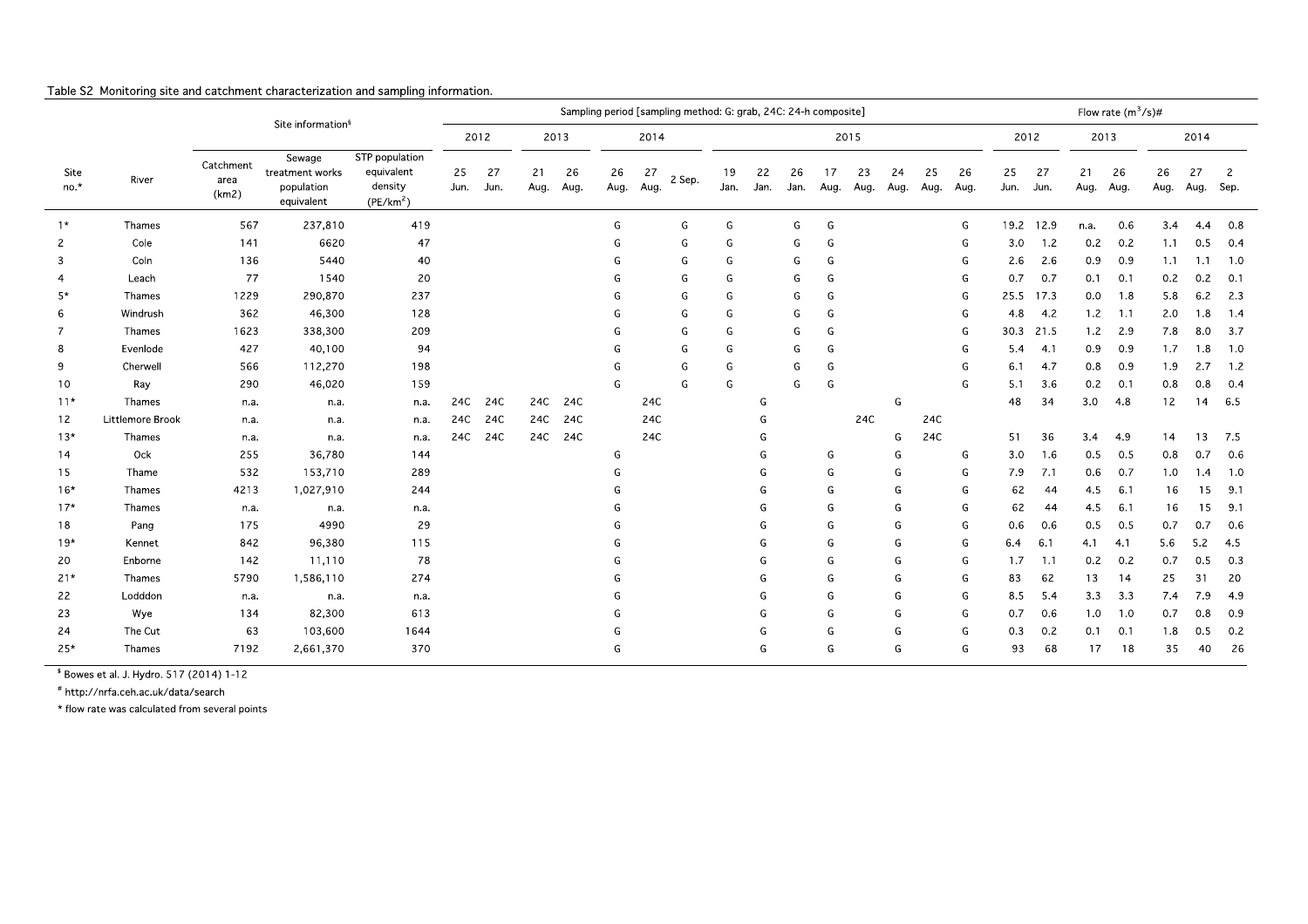| Table S3. Frequency of detection (freq.) and the maximum (Max.) and averaged concentration (Ave.) in STP influent and effluent and |
|------------------------------------------------------------------------------------------------------------------------------------|
| river water samples.                                                                                                               |

|                             |                             | STP Influent $(n = 35)$ |         |                  | STP Effluent $(n = 51)$ |         | River water $(n = 232)$ |         |           |  |  |
|-----------------------------|-----------------------------|-------------------------|---------|------------------|-------------------------|---------|-------------------------|---------|-----------|--|--|
| <b>PPCPs</b>                | freq.                       | Max.                    | Ave.    | freq.            | Max.                    | Ave.    | freq.                   | Max.    | Ave.      |  |  |
|                             | (%)                         | (ng/L)                  | (ng/L)  | (% )             | (ng/L)                  | (ng/L)  | (%)                     | (ng/L)  | (ng/L)    |  |  |
| Acetaminophen               | 60                          | 297,000                 | 158,000 | 30               | 3,430                   | 659     | 65                      | 9,700   | 534       |  |  |
| Antipyrine                  | $\boldsymbol{0}$            |                         |         | 9                | 5.7                     | 3.4     | 9                       | 2.4     | 1.0       |  |  |
| Atenolol                    | 100                         | 2,940                   | 1,720   | 95               | 564                     | 344     | 88                      | 457     | 60.0      |  |  |
| Azithromycin                | 54                          | 507                     | 234     | 93               | 264                     | 101     | 17                      | 235     | 65.7      |  |  |
| Bezafibrate                 | 100                         | 960                     | 458     | 100              | 315                     | 105     | 94                      | 365     | 26.4      |  |  |
|                             | 89                          |                         |         |                  |                         |         |                         |         |           |  |  |
| Caffeine                    |                             | 83,700                  | 40,200  | 63               | 3,740                   | 826     | 98                      | 6,310   | 345       |  |  |
| Carbamazepine               | 74                          | 1,159                   | 566     | 96               | 1,170                   | 599     | 97                      | 826     | 139       |  |  |
| Chlortetracycline           | $\boldsymbol{0}$            |                         |         | $\boldsymbol{0}$ |                         |         | $\boldsymbol{0}$        |         |           |  |  |
| Clarithromycin              | 66                          | 773                     | 414     | 98               | 377                     | 94      | 61                      | 230     | 28.0      |  |  |
| Clenbuterol                 | 3                           | 2.9                     | 2.9     | $\boldsymbol{0}$ |                         |         | 0.4                     | 0.1     | 0.1       |  |  |
| Clofibric acid              | 3                           | 0.8                     | 0.8     | $\mathbf{2}$     | 0.3                     | 0.3     | 13                      | 4.6     | $0.7\,$   |  |  |
| Crotamiton                  | 97                          | 550                     | 202     | 100              | 455                     | 166     | 91                      | 258     | 48.0      |  |  |
| Cyclophosphamide            | 29                          | 40.9                    | 9.2     | 54               | $10\,$                  | 3.0     | 53                      | 8.4     | 1.2       |  |  |
| <b>DEET</b>                 | 94                          | 4,210                   | 1390    | 100              | 6,190                   | 401     | 71                      | 590     | 94.7      |  |  |
| Diclofec                    | 71                          | 504                     | 257     | 89               | 406                     | 177     | 84                      | 330     | 37.5      |  |  |
| Diltiazem                   | 80                          | 206                     | 105     | 91               | 107                     | 43.7    | 77                      | 83.6    | 9.0       |  |  |
| Dipyridamole                | 80                          | 1,430                   | 661     | 89               | 285                     | 95      | 28                      | 113     | 28.3      |  |  |
| Disopyramide                | 43                          | 84.4                    | 43.1    | 74               | 102                     | 38.2    | 70                      | 111     | 13.6      |  |  |
| Ethenzamide                 | 14                          | 32.7                    | 19.1    | $\sqrt{5}$       | 6.8                     | 4.7     | 6                       | 6.0     | $0.8\,$   |  |  |
| Fenoprofen                  | $\boldsymbol{0}$            |                         |         | $\boldsymbol{0}$ |                         |         | 0.4                     | 3.1     | 3.1       |  |  |
| Furosemide                  | 57                          | 3074                    | 1242    | 81               | 1050                    | 530     | 35                      | 566     | 132       |  |  |
| Griseofulvin                | 6                           | 10.7                    | 9.0     | 44               | 12                      | 7.1     | 27                      | 14.4    | 3.6       |  |  |
| Ifenprodil                  | $\boldsymbol{0}$            |                         |         | $\boldsymbol{0}$ |                         |         | $\boldsymbol{0}$        |         |           |  |  |
| Indometacin                 | 57                          | 23.8                    | 11.9    | 81               | 59                      | 13      | $28\,$                  | 12.1    | 4.1       |  |  |
| Isopropylantipyrine         | 9                           | 1.3                     | 0.9     | 16               | $22\,$                  | 3.8     | 12                      | 1.8     | 0.3       |  |  |
| Ketoprofen                  | 74                          | 135                     | 54.0    | 65               | 71                      | 11.7    | 15                      | 25.3    | 6.1       |  |  |
| Levofloxacin                | 34                          | 119                     | 44.4    | 67               | 47                      | 6.9     | 10                      | 8.0     | 2.9       |  |  |
| Lincomycin                  | 23                          | 4.4                     | 1.6     | 51               | 5.5                     | 0.9     | 75                      | 10.6    | $0.7\,$   |  |  |
| Mefemic acid                | 100                         | 396                     | 82.6    | 96               | 91                      | 54      | 70                      | 86.0    | 15.4      |  |  |
| Metoprolol                  | 97                          | 68.1                    | 31.3    | 100              | 37                      | 24      | 53                      | 38.3    | 8.9       |  |  |
| Nalidixic acid              | $\boldsymbol{0}$            |                         |         | 7                | 6.7                     | 4.4     | $\mathbf{1}$            | 5.3     | 4.5       |  |  |
| Naproxen                    | 86                          | 14,000                  | 5890    | 91               | 1,760                   | 495     | 89                      | 683     | 49.1      |  |  |
| Oxytetracycline             | 17                          | 1,600                   | 903     | 53               | 602                     | 83      | 44                      | 127     | $10.2\,$  |  |  |
| Pirenzepine                 | 43                          | 5.7                     | 1.1     | 47               | 6.1                     | $2.5\,$ | 26                      | 5.1     | 1.4       |  |  |
| Primidone                   | 71                          | 226                     | 102     | 88               | 235                     | 84      | 85                      | 85.0    | 17.9      |  |  |
| Propranolol                 | 83                          | 326                     | 136     | 89               | 291                     | 90      | 84                      | 130     | 15.7      |  |  |
| Roxithromycin               | 20                          | 9.1                     | 3.9     | 65               | 9.1                     | 4.7     | 36                      | 7.7     | 1.8       |  |  |
| Salbutamol                  | 71                          | 41.0                    | 23.2    | 68               | 32                      | 19      | 28                      | 21.2    | 7.5       |  |  |
| Sulfadimethoxine            | $\ensuremath{\mathfrak{Z}}$ | 2.6                     | 2.6     | $\overline{9}$   | 4.6                     | 3.7     | $\overline{4}$          | $2.0\,$ | 0.8       |  |  |
| Sulfamerazine               |                             |                         |         |                  | 60                      | 15      | 29                      | 30.0    |           |  |  |
|                             | 31                          | 29.6                    | 17.2    | 33               |                         |         |                         |         | 2.4       |  |  |
| Sulfamethoxazole            | 94                          | 356                     | 142     | 95               | 227                     | 76      | 88                      | 146     | 23.1      |  |  |
| Sulfamonomethoxine          | 11                          | 2.5                     | $1.2\,$ | $\overline{9}$   | 1.2                     | 0.4     | 17                      | $0.7\,$ | $0.2\,$   |  |  |
| Sulfapyridine               | 71                          | 1,240                   | 782     | 84               | 1,040                   | 439     | 89                      | 418     | 72.9      |  |  |
| Sulfathiazole               | 6                           | 7.2                     | 7.2     | $\overline{4}$   | 4.9                     | 4.6     | 6                       | 3.6     | $\rm 0.8$ |  |  |
| Sulpiride                   | 91                          | 218                     | $70\,$  | 95               | 199                     | 120     | 89                      | 178     | 32.9      |  |  |
| Tetracycline                | 17                          | 3,030                   | 1,390   | 53               | 239                     | 80      | 37                      | 87.3    | 10.8      |  |  |
| Theophylline                | 83                          | 4,840                   | 2,850   | 96               | 380                     | 76      | 99                      | 315     | 26.5      |  |  |
| Thiamphenicol               | $\boldsymbol{0}$            |                         |         | $\boldsymbol{0}$ |                         |         | $0.4\,$                 | 8.1     | 8.1       |  |  |
| Tiamulin                    | 11                          | 2.3                     | 1.5     | $\overline{9}$   | 2.9                     | 0.9     | 16                      | 0.5     | 0.05      |  |  |
| Triclosan                   | 26                          | 740                     | 442     | 28               | 514                     | 209     | 3                       | 137     | 130       |  |  |
| Trimethoprim                | 89                          | 1,580                   | 551     | 95               | 500                     | 313     | 91                      | 427     | 57.7      |  |  |
| Tylosin                     | 3                           | 8.9                     | 8.9     | $\tau$           | 3.9                     | 2.3     | $\overline{9}$          | 14.5    | 2.1       |  |  |
| 2 quinoxalinecarboxylicacid | 3                           | 14                      | 14      | 51               | 23                      | 14      | 35                      | 22.6    | 5.6       |  |  |

Abbreviations: pharmaceuticals and personal care products (PPCPs), sewage treatment plant (STP), and *N*,*N*-Diethyl-*m*- toluamide (DEET)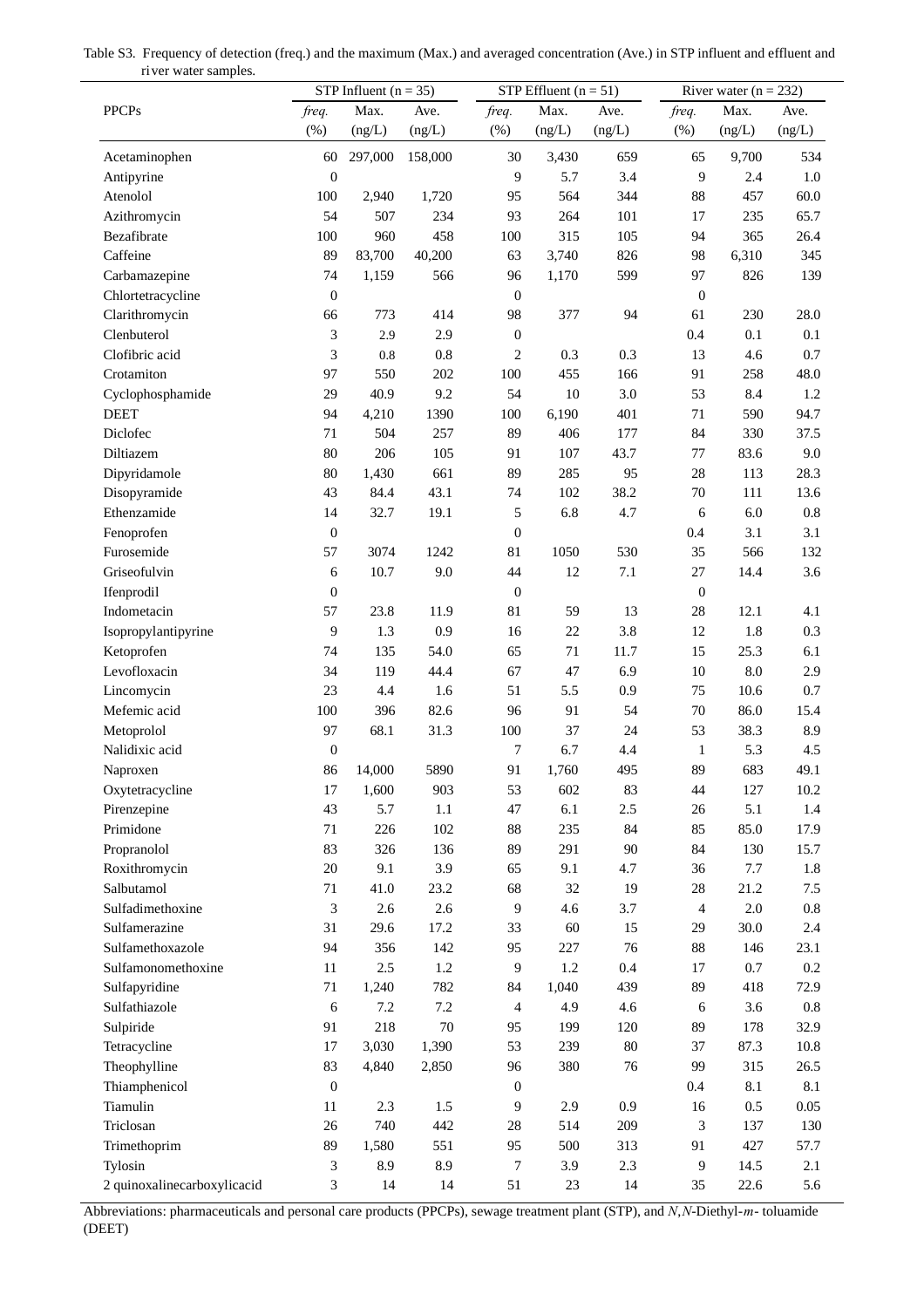|  |  |  |  | Table S4. Removal of Target PPCPs at AS and TF STPs in Summer and Winter |
|--|--|--|--|--------------------------------------------------------------------------|
|--|--|--|--|--------------------------------------------------------------------------|

| AS STPs (3 STPs)            |                   |        |                |                  |                  |                |                  | TF STP (2 STPs)   |                |                  |          |                |  |  |  |  |
|-----------------------------|-------------------|--------|----------------|------------------|------------------|----------------|------------------|-------------------|----------------|------------------|----------|----------------|--|--|--|--|
|                             |                   | Summer |                |                  | Winter           |                |                  | Summer            |                | Winter           |          |                |  |  |  |  |
| <b>PPCP</b>                 | $(data set = 12)$ |        |                |                  | $(data set = 2)$ |                |                  | $(data set = 14)$ |                | $(data set = 2)$ |          |                |  |  |  |  |
|                             | no.               | Ave.   | SD             | no.              | Ave.             | SD             | no.              | Ave.              | SD             | no.              | Ave.     | SD             |  |  |  |  |
|                             | data              | (% )   | (%)            | data             | (% )             | $(\% )$        | data             | (%)               | (% )           | data             | (% )     | $(\% )$        |  |  |  |  |
| Acetaminophen               | 2                 | 100    | 0.04           | $\mathbf{1}$     | 100              |                | 7                | 99                | $\mathbf{1}$   | 2                | 99       | 0.4            |  |  |  |  |
| Antipyrine                  | $\mathbf{0}$      |        |                | $\boldsymbol{0}$ |                  |                | $\boldsymbol{0}$ |                   |                | $\boldsymbol{0}$ |          |                |  |  |  |  |
| Atenolol                    | 10                | 87     | 10             | $\overline{c}$   | 58               | 5              | 14               | 83                | 3              | $\overline{c}$   | 70       | $\overline{4}$ |  |  |  |  |
| Azithromycin                | 5                 | 39     | 18             | $\overline{c}$   | 21               | 31             | 5                | 53                | 30             | $\overline{2}$   | 15       | 6              |  |  |  |  |
| Bezafibrate                 | 12                | 84     | 12             | $\overline{c}$   | 32               | 3              | 14               | 56                | 14             | $\overline{c}$   | $-28$    | 80             |  |  |  |  |
| Caffeine                    | 7                 | 100    | 0.05           | $\mathbf{2}$     | 100              | 0.2            | 14               | 95                | $\mathfrak{2}$ | $\overline{c}$   | 91       | $\overline{4}$ |  |  |  |  |
| Carbamazepine               | 8                 | $-15$  | 35             | $\mathbf{2}$     | $-2$             | 43             | 10               | $-7$              | 25             | $\overline{c}$   | 10       | $\mathbf{2}$   |  |  |  |  |
| Chloramphenicol             | 0                 |        |                | $\theta$         |                  |                | $\theta$         |                   |                | $\overline{0}$   |          |                |  |  |  |  |
| Chlortetracycline           | $\boldsymbol{0}$  |        |                | $\boldsymbol{0}$ |                  |                | $\boldsymbol{0}$ |                   |                | $\boldsymbol{0}$ |          |                |  |  |  |  |
| Ciprofloxacin               | 1                 | 86     |                | $\boldsymbol{0}$ |                  |                | 5                | 23                | 45             | $\boldsymbol{0}$ |          |                |  |  |  |  |
| Clarithromycin              | 7                 | 87     | $\,$ 8 $\,$    | $\overline{c}$   | 50               | 7              | 8                | 37                | 29             | $\overline{c}$   | 30       | 21             |  |  |  |  |
| Clenbuterol                 | $\boldsymbol{0}$  |        |                | $\theta$         |                  |                | $\overline{0}$   |                   |                | $\overline{0}$   |          |                |  |  |  |  |
| Clofibric acid              | $\boldsymbol{0}$  |        |                | $\mathbf{0}$     |                  |                | $\mathbf{0}$     |                   |                | $\boldsymbol{0}$ |          |                |  |  |  |  |
| Crotamiton                  | 12                | $-29$  | 32             | $\overline{c}$   | $-2$             | $\overline{c}$ | 13               | $-8$              | 49             | $\overline{c}$   | 13       | 21             |  |  |  |  |
| Cyclophosphamide            | 4                 | $-9$   | 87             | $\overline{c}$   | 29               | 11             | $\mathbf{1}$     | $-241$            |                | $\overline{0}$   |          |                |  |  |  |  |
| <b>DEET</b>                 | 11                | 80     | 17             | $\mathbf{2}$     | $\tau$           | 24             | 13               | 27                | 111            | $\overline{c}$   | 16       | 30             |  |  |  |  |
| Diclofec                    | 5                 | 19     | 23             | $\sqrt{2}$       | $-25$            | 38             | 10               | 18                | 15             | $\overline{c}$   | $-12$    | 22             |  |  |  |  |
| Diltiazem                   | 9                 | 60     | 9              | $\mathbf{1}$     | 19               |                | 11               | 49                | $\,8$          | 1                | 22       |                |  |  |  |  |
| Dipyridamole                | 9                 | 95     | 5              | $\overline{c}$   | 96               | 0.1            | 10               | 73                | 11             | $\overline{c}$   | 55       | 9              |  |  |  |  |
| Disopyramide                | 10                | $-15$  | 51             | $\theta$         |                  |                | $\mathbf{0}$     |                   |                | $\mathbf{1}$     | $-20$    |                |  |  |  |  |
| Enrofloxacin                | $\boldsymbol{0}$  |        |                | $\mathbf{0}$     |                  |                | $\overline{0}$   |                   |                | $\overline{0}$   |          |                |  |  |  |  |
| Ethenzamide                 | 1                 | 54     |                | $\overline{0}$   |                  |                | $\mathbf{0}$     |                   |                | $\overline{0}$   |          |                |  |  |  |  |
| Fenoprofen                  | $\boldsymbol{0}$  |        |                | $\boldsymbol{0}$ |                  |                | $\boldsymbol{0}$ |                   |                | $\boldsymbol{0}$ |          |                |  |  |  |  |
| Furosemide                  | 3                 | 50     | 37             | $\overline{c}$   | 28               | 5              | 7                | 35                | 25             | $\overline{c}$   | -4       | 26             |  |  |  |  |
| Griseofulvin                | 2                 | 16     | 26             | $\boldsymbol{0}$ |                  |                | $\mathbf{0}$     |                   |                | $\overline{0}$   |          |                |  |  |  |  |
| Ibuprofen                   | $\mathbf{1}$      | 100    |                | $\boldsymbol{0}$ |                  |                | $\mathbf{0}$     |                   |                | $\boldsymbol{0}$ |          |                |  |  |  |  |
| Ifenprodil                  | $\boldsymbol{0}$  |        |                | $\boldsymbol{0}$ |                  |                | $\boldsymbol{0}$ |                   |                | 0                |          |                |  |  |  |  |
| Indometacin                 | $\mathbf{1}$      | 5      |                | $\overline{c}$   | 25               | 17             | 8                | $-15$             | 42             | 1                | 27       |                |  |  |  |  |
| Isopropylantipyrine         | $\boldsymbol{0}$  |        |                | $\mathbf{2}$     | $-890$           | 1,066          | 1                | 27                |                | $\boldsymbol{0}$ |          |                |  |  |  |  |
| Ketoprofen                  | 5                 | 84     | 10             | $\mathbf{2}$     | 36               | 8              | 6                | 69                | 26             | $\overline{c}$   | 47       | 8              |  |  |  |  |
| Levofloxacin                | $\overline{c}$    | 67     | $\mathbf{1}$   | 1                | 71               |                | $\overline{c}$   | $-22$             | 33             | $\boldsymbol{0}$ |          |                |  |  |  |  |
| Lincomycin                  | 4                 | $-39$  | 179            | $\overline{0}$   |                  |                | $\mathbf{2}$     | 38                | 5              | $\theta$         |          |                |  |  |  |  |
| Mefemic acid                | 10                | 26     | 23             | $\overline{c}$   | 7                | 31             | 14               | 31                | 26             | $\overline{c}$   | $-5$     | 20             |  |  |  |  |
| Metoprolol                  | 11                | 26     | 15             | $\overline{2}$   | 28               | 24             | 14               | 33                | 33             | $\overline{2}$   | 47       | 6              |  |  |  |  |
| Nalidixic acid              | $\boldsymbol{0}$  |        |                | $\boldsymbol{0}$ |                  |                | $\boldsymbol{0}$ |                   |                | $\boldsymbol{0}$ |          |                |  |  |  |  |
| Naproxen                    | 8                 | 98     | $\mathbf{1}$   | $\overline{c}$   | 93               | 3              | 13               | 77                | 8              | $\overline{c}$   | 71       | $\overline{4}$ |  |  |  |  |
| Norfloxacin                 | $\boldsymbol{0}$  |        |                | $\boldsymbol{0}$ |                  |                | $\boldsymbol{0}$ |                   |                | $\boldsymbol{0}$ |          |                |  |  |  |  |
| Oxytetracycline             | 3                 | 94     | $\overline{4}$ | $\boldsymbol{0}$ |                  |                | $\mathbf{1}$     | 92                |                | $\boldsymbol{0}$ |          |                |  |  |  |  |
| Pirenzepine                 | $\overline{c}$    | 37     | 7              | $\mathbf{1}$     | $-183$           |                | $\boldsymbol{0}$ |                   |                | $\boldsymbol{0}$ |          |                |  |  |  |  |
| Primidone                   | 6                 | $-18$  | 39             | $\overline{c}$   | $-20$            | 16             | 10               | $-20$             | 38             | 2                | $-11$    | 2              |  |  |  |  |
| Propranolol                 | 11                | $-10$  | 56             | $\overline{0}$   |                  |                | 9                | 13                | 28             | $\mathbf{2}$     | 9        | 26             |  |  |  |  |
| Roxithromycin               | 5                 | 17     | 48             | 1                | 16               |                | $\mathbf{1}$     | $-289$            |                | $\boldsymbol{0}$ |          |                |  |  |  |  |
| Salbutamol                  | $\overline{4}$    | 9      | 9              | $\mathbf{1}$     | 3                |                | 5                | 35                | 14             | $\overline{c}$   | 19       | 15             |  |  |  |  |
| Sulfadimethoxine            | $\boldsymbol{0}$  |        |                | $\boldsymbol{0}$ |                  |                | $\mathbf{1}$     | 13                |                | $\boldsymbol{0}$ |          |                |  |  |  |  |
| Sulfadimidine               | 0                 |        |                | $\boldsymbol{0}$ |                  |                | $\theta$         |                   |                | $\overline{0}$   |          |                |  |  |  |  |
| Sulfamerazine               | 3                 | 84     | 8              | $\overline{c}$   | $-26$            | 58             | 4                | $\tau$            | $28\,$         | $\mathbf{1}$     | $-1,150$ |                |  |  |  |  |
| Sulfamethoxazole            | 10                | 42     | 23             | $\mathbf{2}$     | 32               | 19             | 13               | 20                | 40             | 2                | $-15$    | 41             |  |  |  |  |
| Sulfamonomethoxine          | $\boldsymbol{0}$  |        |                | $\boldsymbol{0}$ |                  |                | $\mathbf{0}$     |                   |                | $\boldsymbol{0}$ |          |                |  |  |  |  |
| Sulfapyridine               | 6                 | 45     | 16             | $\sqrt{2}$       | 30               | 13             | 9                | 27                | 13             | $\overline{c}$   | 6        | 3              |  |  |  |  |
| Sulfathiazole               | 0                 |        |                | $\boldsymbol{0}$ |                  |                | $\boldsymbol{0}$ |                   |                | $\boldsymbol{0}$ |          |                |  |  |  |  |
| Sulpiride                   | 12                | $-21$  | 55             | $\overline{c}$   | $-44$            | 11             | 11               | $-58$             | 74             | $\overline{c}$   | $-20$    | 113            |  |  |  |  |
| Tetracycline                | 3                 | 93     | 7              | $\boldsymbol{0}$ |                  |                | $\mathbf{1}$     | 84                |                | $\boldsymbol{0}$ |          |                |  |  |  |  |
| Theophylline                | 7                 | 99     | 0.4            | $\sqrt{2}$       | 99               | 0.1            | 14               | 93                | $\overline{c}$ | $\overline{c}$   | 83       | $\mathfrak{Z}$ |  |  |  |  |
| Thiamphenicol               | $\boldsymbol{0}$  |        |                | $\theta$         |                  |                | $\boldsymbol{0}$ |                   |                | $\overline{0}$   |          |                |  |  |  |  |
| Tiamulin                    | $\boldsymbol{0}$  |        |                | $\boldsymbol{0}$ |                  |                | $\overline{c}$   | $\overline{c}$    | 36             | $\boldsymbol{0}$ |          |                |  |  |  |  |
| Triclocarban                | $\boldsymbol{0}$  |        |                | 1                | 34               |                | $\mathbf{0}$     |                   |                | $\overline{0}$   |          |                |  |  |  |  |
| Triclosan                   | 2                 | 59     | 25             | 1                | 48               |                | 1                | 73                |                | 1                | 9        |                |  |  |  |  |
| Trimethoprim                | 9                 | 50     | 14             | $\overline{c}$   | 37               | 18             | 14               | 43                | 27             | 2                | 51       | $\overline{4}$ |  |  |  |  |
| Tylosin                     | $\boldsymbol{0}$  |        |                | $\boldsymbol{0}$ |                  |                | $\mathbf{1}$     | 85                |                | $\boldsymbol{0}$ |          |                |  |  |  |  |
| 2-quinoxalinecarboxylicacid | $\boldsymbol{0}$  |        |                | $\overline{0}$   |                  |                | $\mathbf{1}$     | $-32$             |                | $\boldsymbol{0}$ |          |                |  |  |  |  |

Abbreviations: pharmaceuticals and personal care products (PPCPs), sewage treatment plant (STP), average (Ave.), standard deviation (SD), and *N*,*N*-Diethyl-*m*- toluamide (DEET)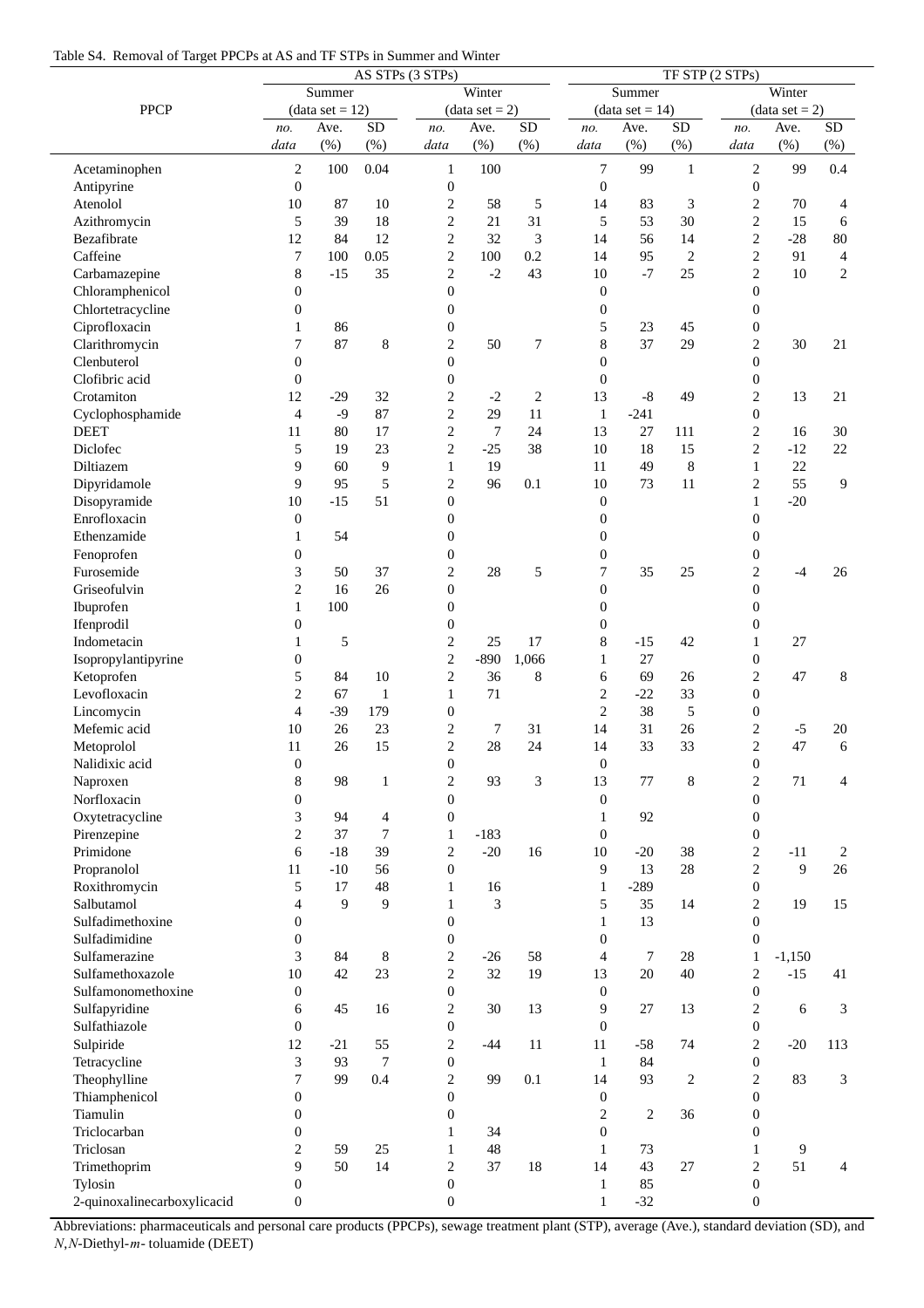

**Figure S1.** Relative location of sampling sites, STP, and gauging stations used for the calculation of flow rate at river water sampling points (approximate distances).



**Figure S2.** Relationship between CFF/CBZ and total PPCPs detected in influent and effluent samples.

Abbreviation: pharmaceuticals and personal care products (PPCPs), caffeine (CFF) and carbamazepine (CBZ)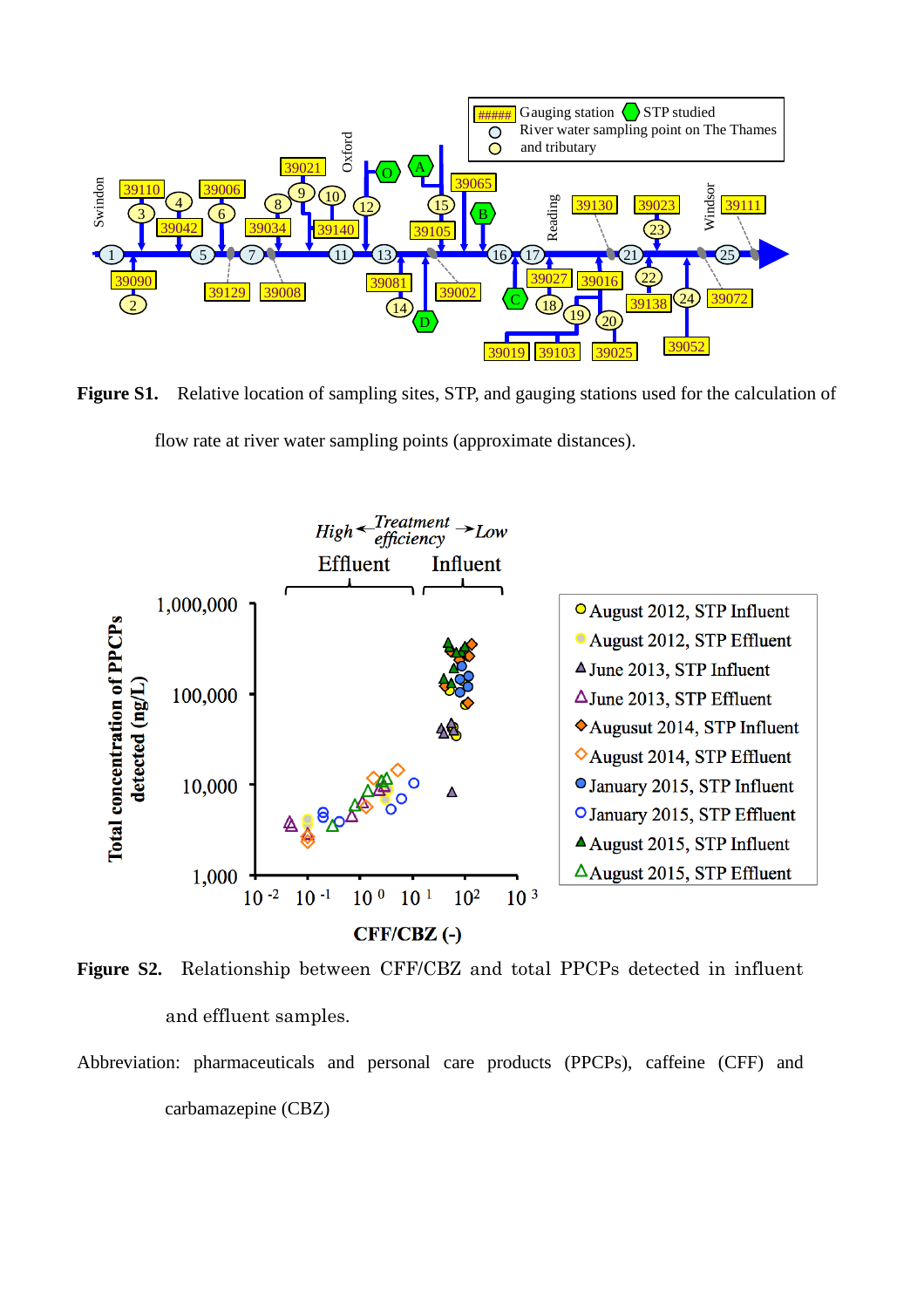

Figure S3. Wastewater content estimated by crotamiton (CTT) in the northern tributaries (a), the main stem of the Thames, (b) and the southern tributaries, (c).